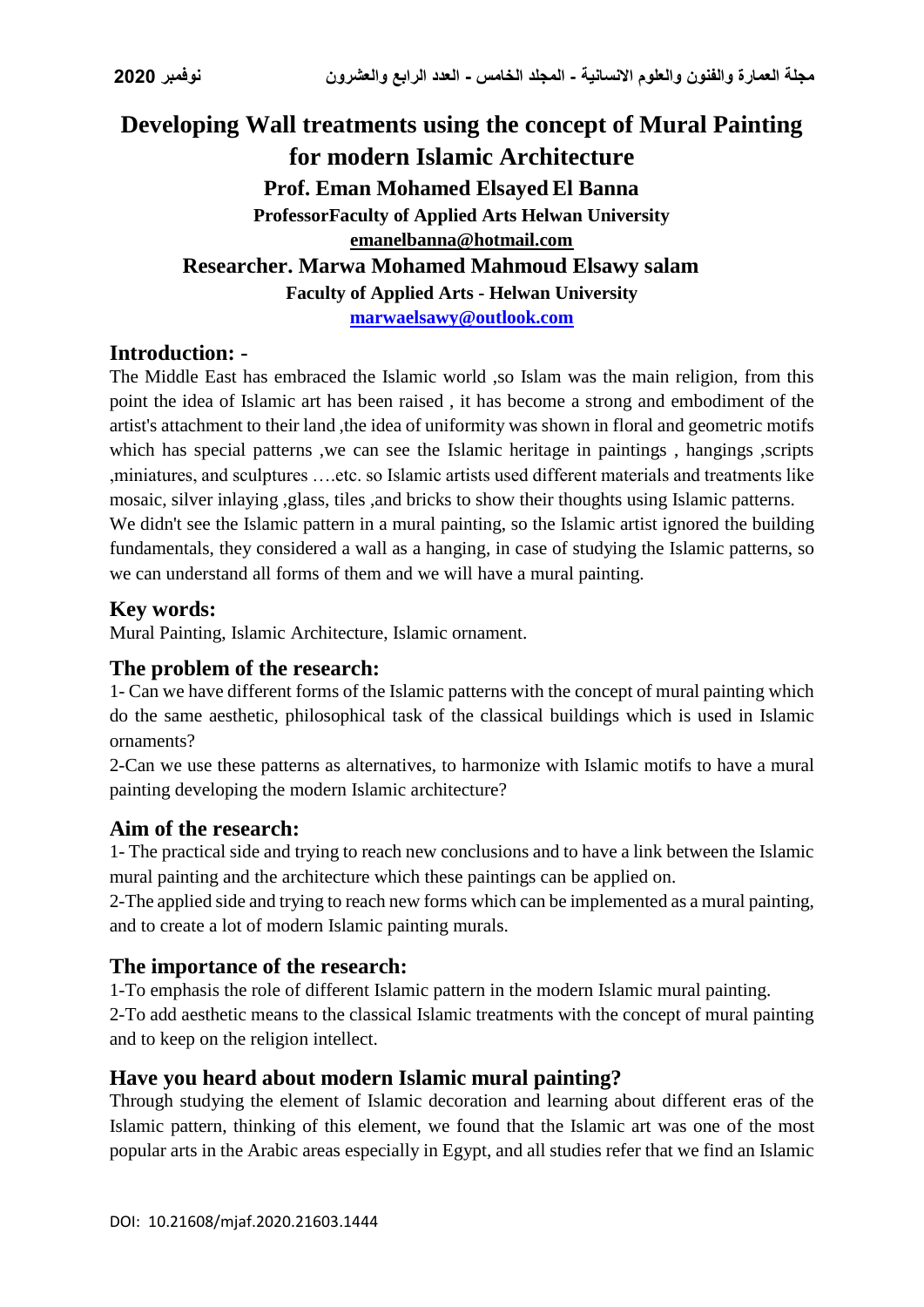mural painting like the great one which belongs to the Umayyad era in Damascus, Syria, this mural was made of mosaic which was affected with roman designs, shape no. (1)



**Shape no. (1)- The façade of the Umayyad mosque –Syria**

#### **Samples of modern form treatments using Islamic patterns in modern architecture:**

1- Ahmed el-Badawy designed this mural in Makkah and he got inspired from the natural shape of the rock, he used tiles to give the geometrical shapes of Islamic patterns.



**shape no. (2)- EL-Mualla- mural- Makkah**

#### **Samples of modern murals using Islamic patters and calligraphic shapes:**

El –Seed was an artist who used geometrical and floral patterns merged with calligraphy to paint on walls like graffiti art ,haw was aware of environment and architecture ,he repeated the Islamic pattern on his treatment to make a mural painting ,(shape no.3).



**shape no. (3)- El seed mural- Kairouan-Tunisia**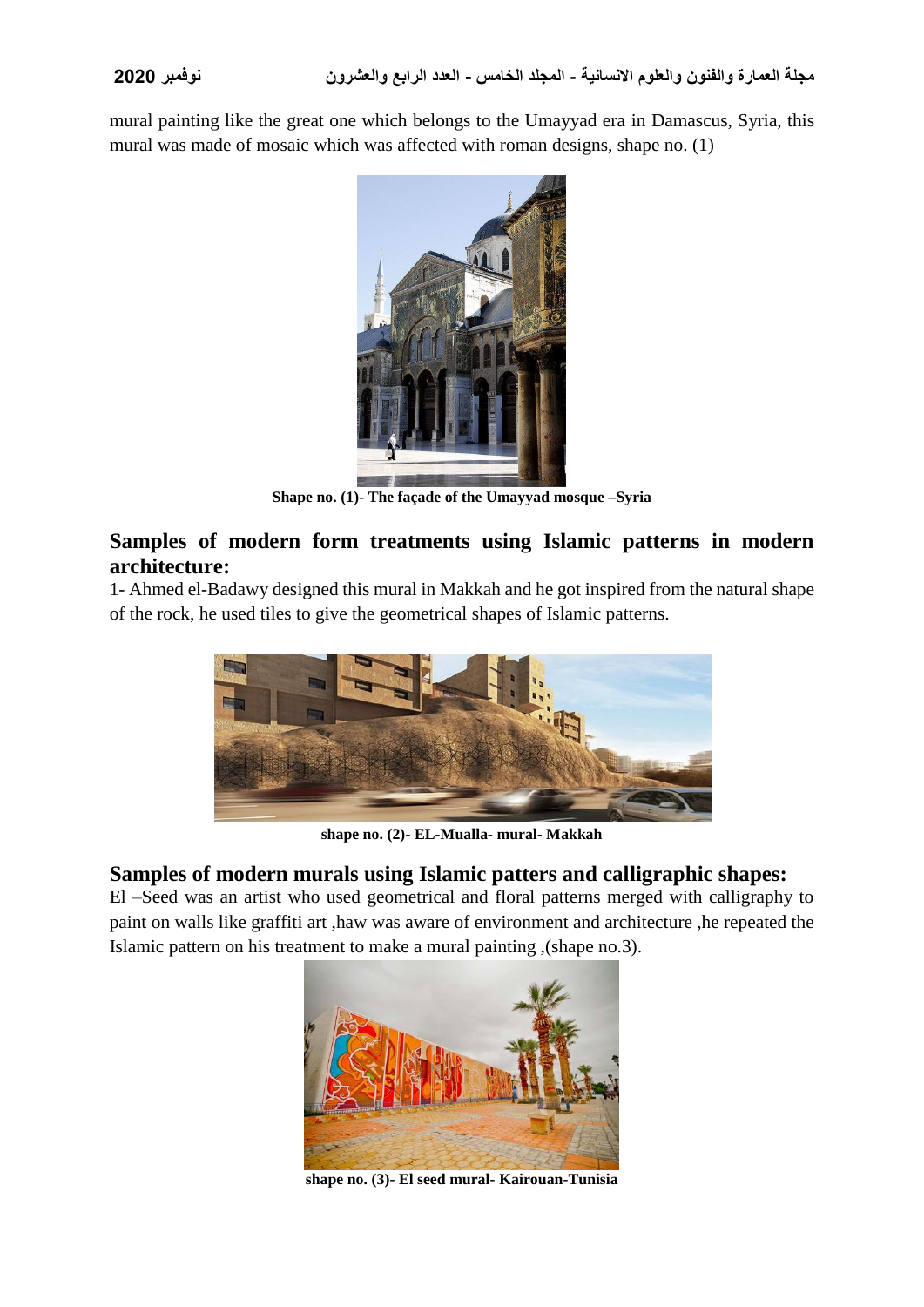#### **Works which was inspired from Islamic concept:**

Zaha Hadid, one of the most important modern architects, she inspired a lot from the Islamic art, in shape no. (4), she used Islamic pattern mixed with metal in a surface, she imitated the Mashrabiya (bay) art as she covered this surface with perforated patterns which make the place cooler than outside.



**shape no. (4)- Zaha Hadid work- in front of the Louvre museum**

#### **Researcher solutions for Islamic mural painting:**

The researcher tried to find solutions for implying Islamic patterns (geometric and floral), architectural fundamentals and the surface characteristics to produce an Islamic mural painting.



**Example no. (1)- Gouache and ink on paper.**



**Example no. (2)- Colored pencils on paper.**